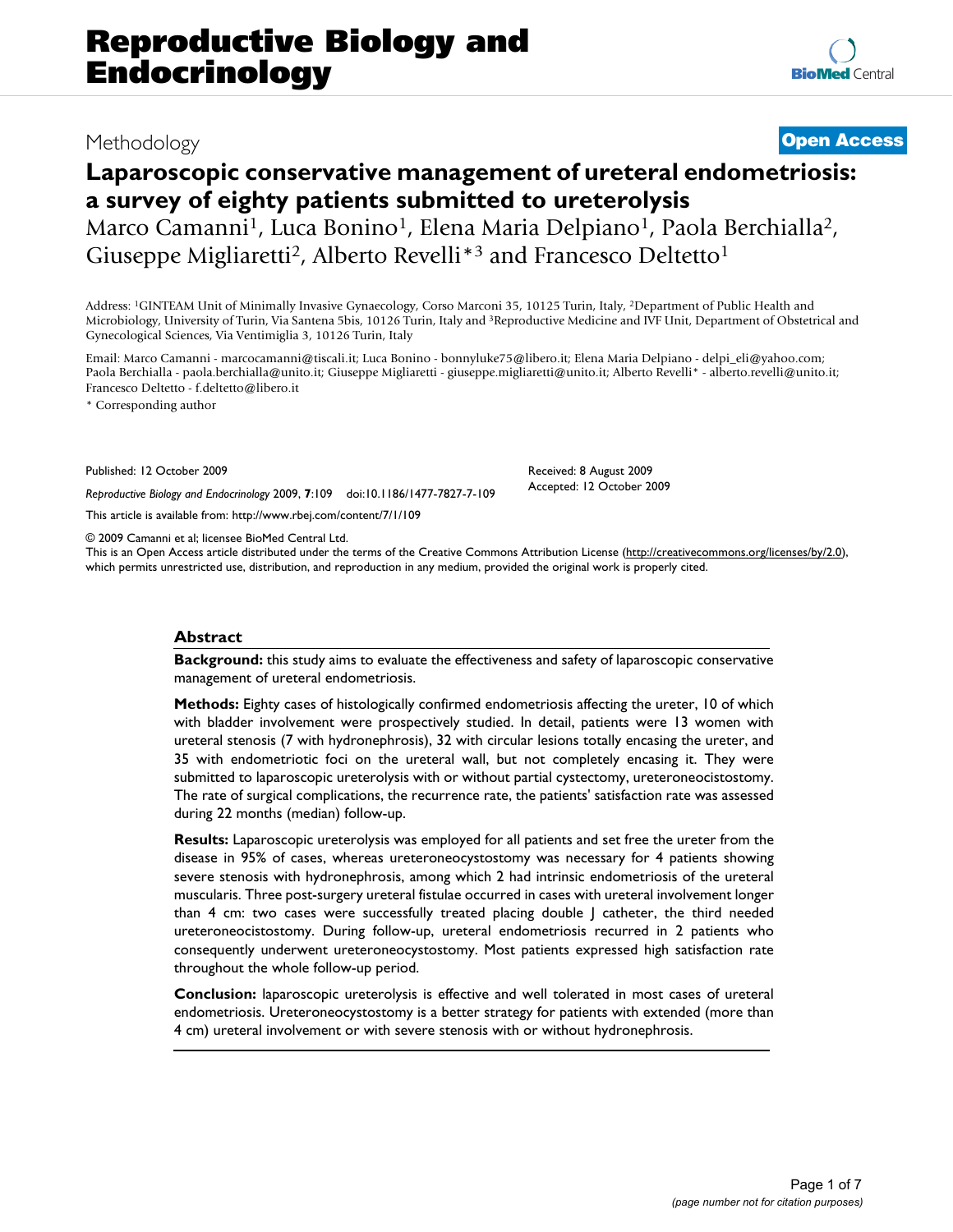## **Background**

In the general female population, the overall prevalence of pelvic endometriosis, either superficial or deep, is estimated to be around 10% [1]. Deeply infiltrating endometriosis (DIE) may involve the urinary tract (bladder and/ or ureter), sometimes causing urinary symptoms (dysuria). The urinary tract involvement by DIE is quite rare, being observed in 0,03-5% of cases [2-6]; more specifically, ureteral endometriosis is estimated to occur in 0.08%-1% of patients [6,7].

Ureteral endometriosis may be extrinsic or intrinsic: in the former case, endometriosis is located on the ureter or in close proximity to it, but does not infiltrate the ureteral muscularis; ureteral stenosis is usually less severe or even absent, with rare occurrence of hydronephrosis [2,4-6]. Differently, in case of intrinsic ureteral endometriosis, endometriotic tissue infiltrates the muscularis, stenosis is usually more severe, and hydronephrosis is more frequently associated [2,4-6]. The diagnosis of ureteral endometriosis is rather difficult because there are no symptoms or signs that are specific for this condition; in some cases, the onset of severe stenosis may lead to symptomatic hydronephrosis and finally compromise renal function [5].

The surgical management of DIE involving the ureter is a complex procedure that requires accurate balance between the need of complete excision of endometriotic foci and the need of avoiding any morbidity associated with radical surgery [5]. Due to the rarity of ureteral involvement in women with pelvic DIE, large, controlled, randomized studies on its surgical treatment are still lacking, and a clear surgical strategy to face this condition has not been identified yet. Herein we report our experience and provide information about the effectiveness and safety of our strategy of laparoscopic conservative management of ureteral endometriosis.

## **Methods**

## *Study population*

Data were collected on 808 patients undergoing operative laparoscopy for pelvic endometriosis between January 2005 and October 2007. Among these women, 80 patients had DIE affecting the ureter (and sometimes the bladder too); the endometriotic nature of the observed lesions was subsequently confirmed in all cases by histological examination of the removed tissue.

## *Diagnostic workup*

All patients were evaluated obtaining a detailed history and recording any symptom possibly related to urinary tract endometriosis. Each patient underwent vaginal and rectal examination, US transvaginal scan according to the technique described by Bazot [8], and transabdominal

ultrasound to evaluate kidney morphology as well as the eventual presence of ureteral dilatation and/or hydronephrosis. Magnetic resonance imaging was performed only when renal alterations or hydronephrosis were signalled at ultrasound, when bowel endometriotic foci were suspected, or in case of previous surgery for DIE. Cystoscopy was performed in case of symptoms and/or US signs raising the suspect of endometriosis affecting the bladder.

## *Surgical technique*

IRB permission was obtained although the surgical procedures offered to patients did not differ from those currently used in our daily clinical practice. The patients signed a detailed informed consent illustrating the diagnostic and therapeutic workout. All surgical operations were performed by the same team, using standardized techniques.

Pre-surgical preparation began 24 hours prior to operation and consisted of oral intake of Phosfo-Lax (Sofar, Trezzano Rosa, Milan, Italy) or Selg-Esse 1000 (Promefarm, Milan, Italy), plus Mylicon tablets (Warner Lambert, Milan, Italy). Foley catheter was always inserted into the bladder at the time of surgical intervention; in most cases it was removed the day following surgery, but in case of bladder resection it was left for ten days.

All patients underwent laparoscopic ureterolysis under general anaesthesia, with standard technique including the use of 10-mm operative laparoscope and three 5-mm ancillary trocars in the presence of 12-mm Hg intraabdominal pressure.

The first surgical step consisted in opening the peritoneum and submitting the ureter to careful blunt dissection. The dissection started where the ureter was clearly visible and without adhesions and progressed in the direction of the uterosacral ligaments until insertion into the bladder. At the end of the dissection, the ureter had to be completely mobilized and visible from the pelvic brim to its insertion into the bladder.

When endometriotic nodules were seen on the bladder wall, partial cystectomy was performed with monopolar scissors and the bladder was then closed by one-layer suture (intracorporeal knot technique). Endometriotic lesions on the ureter, both those circularly encasing it and those involving just part of its circumference, were carefully removed, regardless the presence of stenosis and/or hydronephrosis.

Ureteroneocystostomy was performed only in 4 cases of very severe ureteral stenosis with hydronephrosis, two of which resulted to be due to intrinsic endometriosis.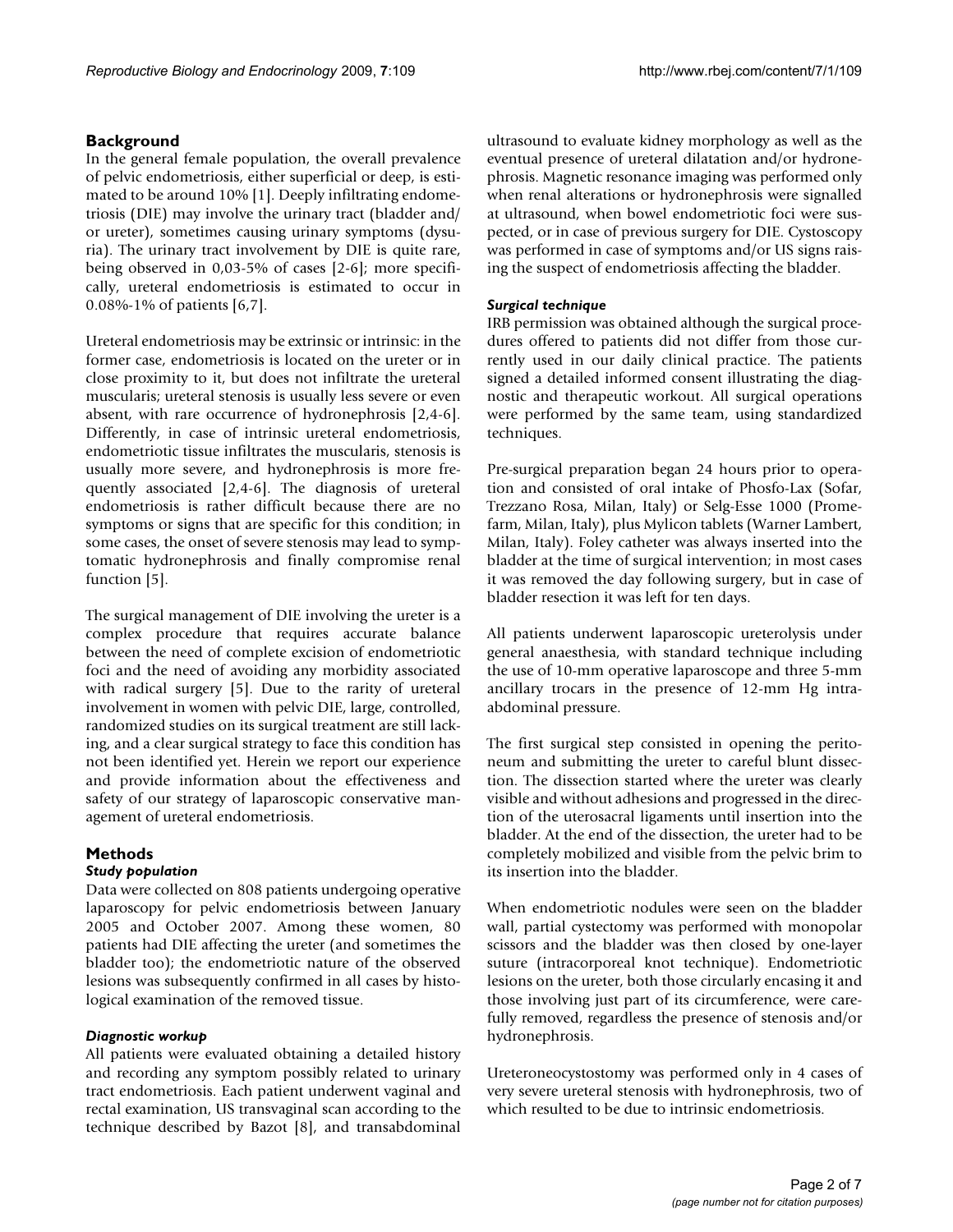Endometriotic lesions at other locations were also removed. In case of recto-vaginal endometriosis without bowel involvement, a space between the ureter and the utero-sacral ligament was created, recto-vaginal septum was opened and the anterior wall of the rectum was set free from any adherence. In case of bowel involvement, the recto-vaginal septum was prepared by bilateral dissection of the pararectal space medially to the utero-sacral ligaments, and segmental bowel resection was performed.

Post-operative antibiotic treatment was not scheduled routinely, but it was administered in case of bowel resection, bladder resection, or ureteroneocystostomy.

#### *Follow up*

All operated patients were contacted via phone both one week and one month after surgery to assess subjective well-being. Six, 12 and 24 months after surgery, each patient underwent clinical examination, transvaginal and transabdominal US scanning. At the same times, patients were also requested to answer to a specific questionnaire dealing with their symptoms and their satisfaction about surgery outcome. Patients' satisfaction was scored from 0 to10; a score of 0-4 was classified as 'dissatisfied', 5-8 as 'satisfied', and 9-10 as 'very satisfied'.

#### *Statistics*

The SPSS (Statistical Package for the Social Sciences) version 11.0 for Windows (SPSS, Inc. in Chicago) was used for statistical analyses, that were accomplished by an independent statistician.

The prevalence of symptoms pre- and post-surgery was compared using Wilcoxon test for paired data. Post-surgery patient's satisfaction scores at 6, 12 and 24 months were compared by the Friedman test for repeated measures. P-values < 0.05 were considered statistically significant.

In order to estimate the probability of undergoing a new surgical intervention due to disease recurrence, the time lapse between primary surgery and re-intervention was analysed applying the Kaplan Meier curve at 36-months time interval.

#### **Results**

Dysuria affected 27% of the 808 patients undergoing laparoscopic surgery for pelvic endometriosis. Laparoscopy evidenced ureteral involvement in 80/808 patients (9.9%), that were subdivided into three subgroups according to Frenna [6]: a) patients with endometriotic lesions causing severe ureteral stenosis ( $n = 13$ , among which 7 with associated hydronephrosis); b) patients with endometriotic tissue surrounding circularly and encasing the ureter but not causing severe stenosis  $(n = 32)$ , and c) patients with endometriotic tissue on the ureteral wall but not encasing the organ  $(n = 35)$ . The mean diameter of ureteral endometriotic lesions was 2.2 cm (range 1-6 cm). The left side was interested in 38 cases, the right in 34, both sides in 8. The bladder was involved together with the ureter in 10 cases, with endometriotic foci of 2.2 cm mean diameter (range 1-4 cm). According to the rAFS classification, in the 80 patients with ureteral endometriosis the disease was at stage IV in 45% of cases, at stage III in 30%, at stage II in 19%, and at stage I in 6% of patients.

Laparoscopic ureterolysis was performed as first surgical approach in all patients (Table 1). At the end of such procedure, in 76 cases out of 80 (95%) the ureter was completely free of endometriosis; in 4 patients with severe ureteral stenosis and hydronephrosis, ureteroneocystostomy was performed after ureterolysis during the same anaesthesia (Table 1). Considering only cases with ureteral stenosis or encased organ without stenosis (subgroups "a" and "b",  $n = 45$ ), laparoscopic conservative approach was sufficient in 91% of cases (41 out of 45).

All cases of bladder involvement ( $n = 10$ ) required partial laparoscopic cystectomy (Table 1). Other endometriotic nodules that were found intra-operatively at other locations were removed (for details see Table 1). Eight patients needed intraoperatory insertion of double J catheter, that was then removed after three months.

The endometriotic nature of ureteral lesions was histologically confirmed in all excised tissues; in 2 of the 4 cases who underwent ureteroneocystostomy, intrinsic endometriosis involving the muscularis and the uroepithelial layer was observed.

The overall time needed for operation ranged from 50 to 750 minutes, with a median of 167 minutes. Post-operative course was uneventful in all cases. The median hospitalization time was 44.6 hrs (range 20-168). None of the patients complained of post-operatory urinary retention.

#### **Table 1: Surgical procedures in 80 patients with DIE involving the ureter**

| <b>Patients</b> |                |
|-----------------|----------------|
| N               | ℅              |
| 80/80           | 100            |
| 4/80            | 5              |
| 10/80           | 12.5           |
| 54/80           | 67.5           |
| 41/80           | 51.2           |
| 7/80            | 8.7            |
| 3/80            | 3.7            |
| 3/80            | 3.7            |
| 1/80            | $\mathbf{1.2}$ |
| 10/80           | 12.5           |
|                 |                |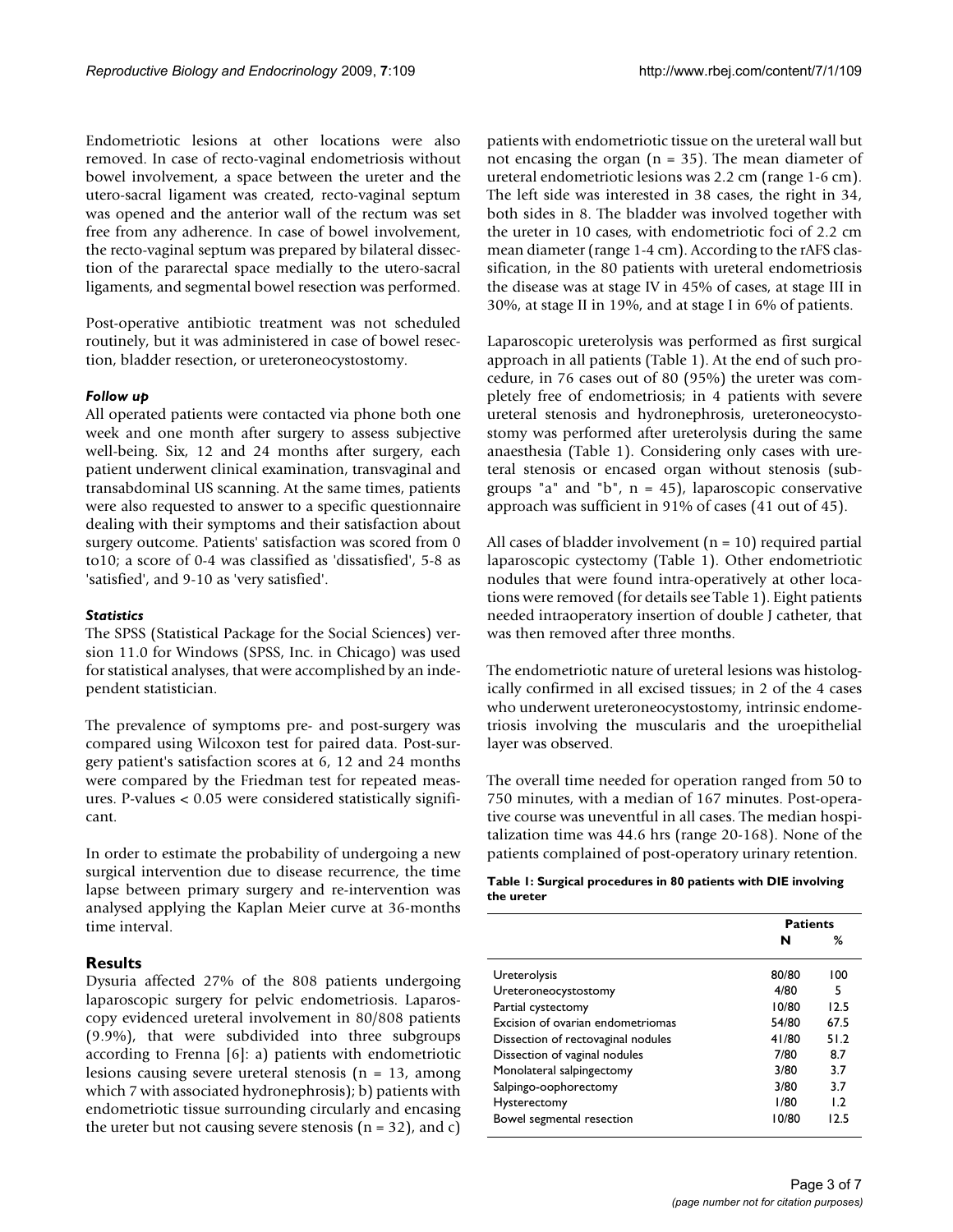The median follow-up time was 22 months (range 6-41). Three long-term surgical complications were observed out of 80 interventions (3.7%) at 10 days, 6 and 8 weeks after surgery, respectively: two patients had ureteral fistula and another patient had a fistula between left ureter, rectum and vagina. These three patients were affected by ureteral lesions extending for more than 4 cm in length, and their excision involved a long tract of the ureteral wall. In the first two patients, a few weeks with double J catheter led to complete recovery without the need of further invasive surgery. The third patient underwent bilateral extended ureterolysis, segmental bowel resection, and excision of a portion of the vagina in the first operation; during corrective surgery for the fistula via laparotomic approach, it was necessary to perform a second bowel resection together with ureteroneocystostomy.

The intensity of symptoms was significantly lower 6 months after surgery (Table 2), when all patients were asymptomatic and had normal urinary tract and renal morphology at US. Most patients showed high satisfaction rates at 6, 12 and 24 months; interestingly, this variable did not significantly decrease with time (Table 3).

Seven patients out of 80 (8.7%) had recurrence of pelvic endometriosis after a median time of 18 months (range 7 - 24). Two of them (representing 4.4% of the 45 patients with complete circular ureteral involvement) showed recurrence of ureteral endometriosis with stenosis and were submitted to ureteroneocystostomy. Overall, according to Kaplan Meier curve the chance of not needing reintervention during the follow-up period was 96% at 12 months and 87% at 24 months (Figure 1).

## **Discussion**

The management of DIE involving the ureter is aimed both at getting relief from symptoms and preserving ureteral patency and renal function. Ureteral endometriosis is quite rate, and for this reason the optimal treatment strategy to treat it has not been identified yet, the debate being still ongoing [9]. Medical therapy is considered unsufficient to resolve DIE with ureteral localisation [10-13], laparoscopic surgery may be conservative, or include ureterotomy and ureteroneocistostomy. The choice between conservative and aggressive surgical approach depends more on the surgeon's personal opinion than on scientific evidence. In fact, ureteral endometriosis is quite rate and the effectiveness of its treatment by laparoscopic surgery has not been studied in large prospective trials, but only in small surgical series with relatively short follow-up periods.

In our study, one of the largest prospective series available to date, laparoscopic ureterolysis was used as the first approach in all patients with ureteral endometriosis, both those with complete circular ureteral involvement with or without stenosis  $(n = 45)$  and those with endometriotic nodules located on the ureter wall but not encasing it  $(n =$ 35). This first-line surgical strategy was effective in 95% of patients, who had low recurrence rate and high satisfaction rates throughout the whole follow-up. Only 4 out of 80 cases, those having very severe ureteral stenosis with hydronephrosis, could not be resolved by ureterolysis and needed to be treated more invasively (ureteroneocystostomy).

Our results are consistent with previous reports that support the effectiveness of conservative laparoscopic strategy for the treatment of ureteral endometriosis [6,14-17]. The possibility of treating endometriosis-linked ureteral stenosis by laparoscopy was previously reported by Frenna [6] and some others, who described the use of laparoscopy instead of laparotomic urological surgery procedures in this pathological condition. Nezhat et al. [14] reported the resolution of ureteral obstruction in a series of 21 patients with severe ureteral endometriosis, ten of which were operated with laparoscopic ureterolysis. Similar data were reported by Donnez et al. [15], who treated laparoscopically 16 out of 18 patients with ureteral endometriosis and hydronephrosis. Seracchioli et al. [16] successfully performed laparoscopic ureterolysis in 22 cases out of 30 with ureteral endometriosis, whereas 8 patients were treated either with laparotomic uretero-ureterostomy or ureteroneocystostomy.

Considering only patients with complete circular involvement encasing the ureter, with or without stenosis, the recurrence rate in our series was 4.4%, as 2 out of 45

**Table 2: Pre- and post-operative (6 months) score of symptoms intensity in 80 patients with ureteral endometriosis submitted to ureterolysis**

|              | <b>Pre-operative</b> |        |      | Post-operative   |        |      |                 |
|--------------|----------------------|--------|------|------------------|--------|------|-----------------|
|              | 25 <sub>th</sub>     | median | 75th | 25 <sub>th</sub> | median | 75th |                 |
| Dysmenorrhea |                      | 8      | Q    |                  |        | 4    | p < 0.001a      |
| Dysuria      |                      |        | 8    |                  |        | 0    | $p \leq 0.001a$ |
| Dyschezia    |                      |        | 8    |                  |        | 0    | $p \leq 0.001a$ |
| Dyspareunia  |                      |        | 8    |                  |        | 0    | p < 0.001a      |

aWilcoxon test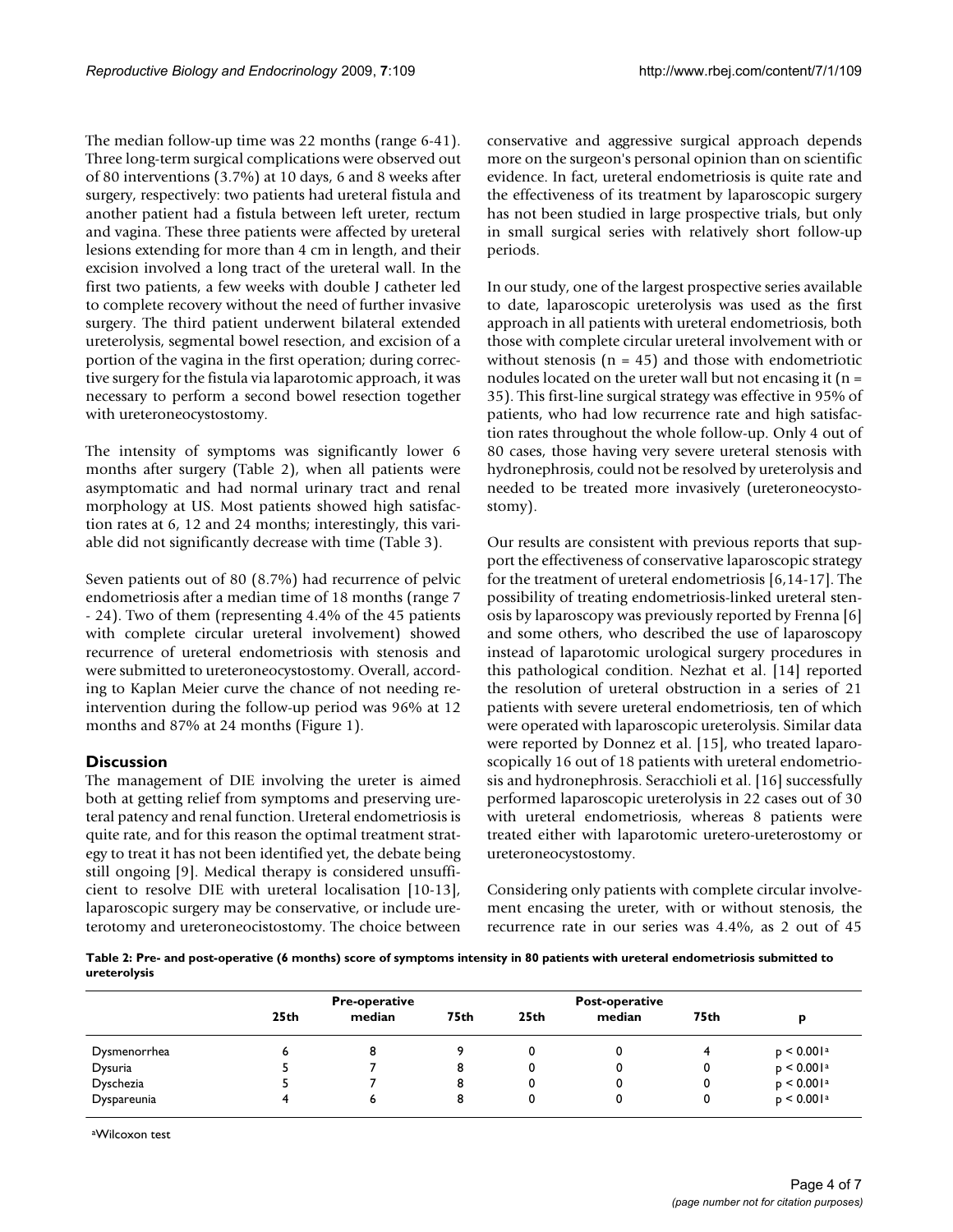| Table 3: Degree of satisfaction after 6, 12 and 24 months from  |
|-----------------------------------------------------------------|
| surgery in 80 patients with ureteral endometriosis submitted to |
| ureterolysis                                                    |

|                | 6 months<br>$n = 80$ | Follow-up<br>12 months<br>$n = 64$ | 24 months<br>$n = 19$ |
|----------------|----------------------|------------------------------------|-----------------------|
| Very satisfied | 66%                  | 70%                                | 69%                   |
| Satisfied      | 32%                  | 28%                                | 15.5%                 |
| Not satisfied  | 2%                   | 2%                                 | 15.5%                 |

6 months vs. 12 vs. 24:  $p = 0.368$  at Friedman test

patients showed ureteral DIE recurrence a few months after conservative treatment. Ghezzi et al [17] reported a higher recurrence rate (12.1%) in a series of 32 patients with severe ureteral stenosis and hydronephrosis operated by laparoscopic ureterolysis; in his study, however, the considerable number of relapses is likely related to the severity of ureteral involvement and to the presence of some cases of intrinsic ureteral disease. Ghezzi's report suggests to limit the use of conservative approach to patients with lower recurrence risk. This opinion is supported by Mereu et al. [18], who prospectively studied patients with ureteral endometriosis and hydronephrosis and underlined the importance of considering ureterolysis only for milder cases of non-obstructive ureteral disease, chosing a more aggressive approach in case of obstructive ureteral involvement. In a recent series of 29 patients with severe ureteral DIE with stenosis that were operated using radical surgery, intrinsic endometriosis was observed in about half of the patients, a higher prevalence than expected [19]; since intrinsic endometriosis is associated with a very high risk of recurrence in case of incomplete eradication, ureteroneocystostomy appears to be the surgery of choice in patients with severe ureteral stenosis.

There are only a few data about the incidence of ureteral injuries during laparoscopic surgery for DIE, and the occurrence of ureteral fistulae does not appear to be linked to the severity of ureteral involvement [20-22]. Frenna reported one case of uretero-vaginal fistula in his series of 54 ureterolysis [6]. The most recent report by Mereu et al. [18] documented one case out of 56 laparoscopic operations. In our series, we observed three cases of ureteral fistula, that occurred in patients with an extensive (more than 4 cm) involvement of the ureter by endometriotic lesions, a condition that forced the surgeon to



**Kaplan Meier curve referring to the time interval between primary surgery and re-operation for disease recurrence**. The line represents the probability of being disease-free at each follow-up time.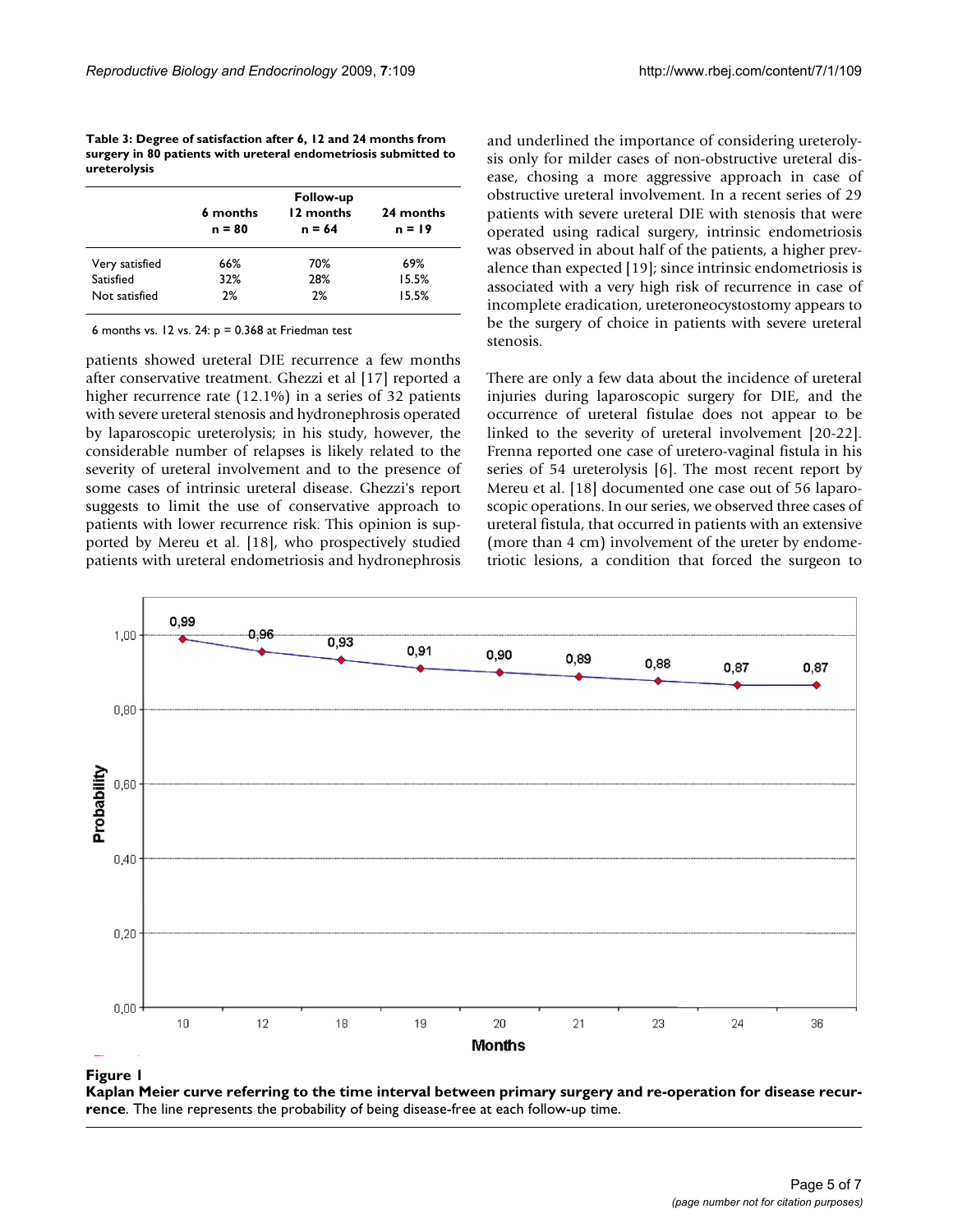weaken a long tract of the ureteral wall. In order to limit the risk of appearance of an ureteral fistula it could be an option to leave a double J for several weeks. However, this was not our choice for the following reasons: (a) the overall incidence of fistulae is very low after ureterolysis; (b) a fistula may occur even with an in situ doubleJ catheter if the ureter undergoes significant devascularization; (c) the presence of a double J catheter would imply a long lasting antibiotic therapy and then a small intervention to remove the catheter: both would probably have a negative impact on the patient's compliance to treatment.

When endometriosis involved also the bladder wall (10 cases in our series), the association of ureterolysis to laparoscopic partial cistectomy led to long-term relief of urinary symptoms, with no increase of the recurrence rate and no major surgical complications. Such results are consistent with previous reports [14,23-28] that showed that laparoscopic partial cystectomy is effective and safe, it is less invasive than the laparotomic approach [26] and has long-lasting therapeutic effectiveness [27].

In conclusion, our findings and the data available in the medical literature confirm that ureterolysis may be used as the initial treatment option in most patients with ureteral endometriosis, eventually associating partial cistectomy and excision of other endometriotic foci in the pelvis. Ureterolysis may be employed even in selected cases of mild ureteral stenosis or when the organ is encased by endometriosis, provided that the extension of ureteral involvement is limited in length. The conservative laparoscopic approach is very well tolerated and has a reasonable incidence of complications as well as a low recurrence rate. For patients dysplaying an extended, severe ureteral involvement with severe stenosis and hydronephrosis, those with high risk of having intrinsic ureteral disease, ureterolysis is insufficient and ureteroneocystostomy represents a wiser surgical strategy.

#### **Competing interests**

There is no conflict of interest that would prejudice the impartiality of this scientific work. This research did not receive any specific grant from any funding source in the public, commercial or not-for-profit sector.

### **Authors' contributions**

MC, LB, EMD and FD performed laparoscopic surgery, PB and GM contributed to writing the manuscript, AR critically reviewed the manuscript. All authors read and approved the final manuscript.

#### **References**

1. Viganò P, Parazzini F, Somigliana E, Vercellini P: **[Endometriosis: epi](http://www.ncbi.nlm.nih.gov/entrez/query.fcgi?cmd=Retrieve&db=PubMed&dopt=Abstract&list_uids=15157637)[demiology and aetiological factors.](http://www.ncbi.nlm.nih.gov/entrez/query.fcgi?cmd=Retrieve&db=PubMed&dopt=Abstract&list_uids=15157637)** *Best Pract Res Clin Obstet Gynaecol* 2004, **18:**177-200.

- 2. Gustilo-Ashby A, Paradiso M: **[Treatment of urinary tract](http://www.ncbi.nlm.nih.gov/entrez/query.fcgi?cmd=Retrieve&db=PubMed&dopt=Abstract&list_uids=17097579) [endometriosis.](http://www.ncbi.nlm.nih.gov/entrez/query.fcgi?cmd=Retrieve&db=PubMed&dopt=Abstract&list_uids=17097579)** *J Minim Invasive Gynecol* 2006, **13:**559-565.
- 3. Comiter CV: **[Endometriosis of the urinary tract.](http://www.ncbi.nlm.nih.gov/entrez/query.fcgi?cmd=Retrieve&db=PubMed&dopt=Abstract&list_uids=12476526)** *Urol Clin North Am* 2002, **29:**625-635.
- 4. Chapron C, Fauconnier A, Vieira M, Barakat H, Dousset B, Pansini V, Vacher-Lavenu MC, Dubuisson JB: **[Anatomical distribution of](http://www.ncbi.nlm.nih.gov/entrez/query.fcgi?cmd=Retrieve&db=PubMed&dopt=Abstract&list_uids=12525459) [deeply infiltrating endometriosis: surgical implications and](http://www.ncbi.nlm.nih.gov/entrez/query.fcgi?cmd=Retrieve&db=PubMed&dopt=Abstract&list_uids=12525459) [proposition for a classification.](http://www.ncbi.nlm.nih.gov/entrez/query.fcgi?cmd=Retrieve&db=PubMed&dopt=Abstract&list_uids=12525459)** *Hum Reprod* 2003, **18:**157-161.
- 5. Yohannes P: **[Ureteral endometriosis.](http://www.ncbi.nlm.nih.gov/entrez/query.fcgi?cmd=Retrieve&db=PubMed&dopt=Abstract&list_uids=12796637)** *J Urol* 2003, **170:**20-25.
- 6. Frenna V, Santos L, Ohana E, Bailey C, Wattiez A: **[Laparoscopic](http://www.ncbi.nlm.nih.gov/entrez/query.fcgi?cmd=Retrieve&db=PubMed&dopt=Abstract&list_uids=17368251) [management of ureteral endometriosis: our experience.](http://www.ncbi.nlm.nih.gov/entrez/query.fcgi?cmd=Retrieve&db=PubMed&dopt=Abstract&list_uids=17368251)** *J Minim Invasive Gynecol* 2007, **14:**169-171.
- 7. Donnez J, Pirard C, Smets M, Jadoul P, Squifflet |: **[Surgical manage](http://www.ncbi.nlm.nih.gov/entrez/query.fcgi?cmd=Retrieve&db=PubMed&dopt=Abstract&list_uids=15157646)[ment of endometriosis.](http://www.ncbi.nlm.nih.gov/entrez/query.fcgi?cmd=Retrieve&db=PubMed&dopt=Abstract&list_uids=15157646)** *Best Pract Res Clin Obstet Gynaecol* 2004, **18:**329-348.
- 8. Bazot M, Darai E: **[Sonography and MR imaging for assessment](http://www.ncbi.nlm.nih.gov/entrez/query.fcgi?cmd=Retrieve&db=PubMed&dopt=Abstract&list_uids=15904628) [of deep pelvic endometriosis.](http://www.ncbi.nlm.nih.gov/entrez/query.fcgi?cmd=Retrieve&db=PubMed&dopt=Abstract&list_uids=15904628)** *J Minim Invasive Gynecol* 2005, **12:**178-185.
- 9. Ghezzi F, Cromi A, Bergamini V, Bolis P: **[Management of ureteral](http://www.ncbi.nlm.nih.gov/entrez/query.fcgi?cmd=Retrieve&db=PubMed&dopt=Abstract&list_uids=17625412) [endometriosis: areas of controversy.](http://www.ncbi.nlm.nih.gov/entrez/query.fcgi?cmd=Retrieve&db=PubMed&dopt=Abstract&list_uids=17625412)** *Curr Opin Obstet Gynecol* 2007, **19:**319-324.
- 10. Vitagliano G, Villeta M, Castillo O: **[Laparoscopic partial cystec](http://www.ncbi.nlm.nih.gov/entrez/query.fcgi?cmd=Retrieve&db=PubMed&dopt=Abstract&list_uids=17206905)[tomy in the management of bladder endometriosis: report](http://www.ncbi.nlm.nih.gov/entrez/query.fcgi?cmd=Retrieve&db=PubMed&dopt=Abstract&list_uids=17206905) [of two cases.](http://www.ncbi.nlm.nih.gov/entrez/query.fcgi?cmd=Retrieve&db=PubMed&dopt=Abstract&list_uids=17206905)** *J Endourol* 2006, **20:**1072-1074.
- 11. Vercellini P, Frontino G, Pietropaolo G, Gattei U, Daguati R, Crosignani PG: **Deep endometriosis: definition, pathogenesis, and clinical management.** *J Am Assoc Gynaecol Laparosc* 2004, **11:**153-161.
- 12. Leiva O, Ortiz Vico F: **Endocervicosis de la vía urinaria: sistema mülleriano secundario.** In *Patologías excepcionales en urología* Madrid: Ed. Luzán; 1998:11-43.
- 13. Price DT, Maloney KE, Ibrahim GK, Cundiff GW, Leder RA, Anderson EE: **[Vesical endometriosis: report of two cases and review](http://www.ncbi.nlm.nih.gov/entrez/query.fcgi?cmd=Retrieve&db=PubMed&dopt=Abstract&list_uids=8966846) [of the literature.](http://www.ncbi.nlm.nih.gov/entrez/query.fcgi?cmd=Retrieve&db=PubMed&dopt=Abstract&list_uids=8966846)** *Urology* 1996, **48:**639-643.
- 14. Nezhat C, Nezhat F, Nezhat CH, Nasserbakht F, Rosati M, Seidman DS: **[Urinary tract endometriosis treated by laparoscopy.](http://www.ncbi.nlm.nih.gov/entrez/query.fcgi?cmd=Retrieve&db=PubMed&dopt=Abstract&list_uids=8941055)** *Fertil Steril* 1996, **66:**920-922.
- 15. Donnez J, Nisolle M, Squifflet J: [Ureteral endometriosis: a com](http://www.ncbi.nlm.nih.gov/entrez/query.fcgi?cmd=Retrieve&db=PubMed&dopt=Abstract&list_uids=11779587)**[plication of rectovaginal endometriotic \(adenomiotic\) nod](http://www.ncbi.nlm.nih.gov/entrez/query.fcgi?cmd=Retrieve&db=PubMed&dopt=Abstract&list_uids=11779587)[ules.](http://www.ncbi.nlm.nih.gov/entrez/query.fcgi?cmd=Retrieve&db=PubMed&dopt=Abstract&list_uids=11779587)** *Fertil Steril* 2002, **77:**32-37.
- 16. Seracchioli R, Mabrouk M, Manuzzi L, Guerrini M, Villa G, Montanari G, Fabbri E, Venturoli S: **[Importance of retroperitoneal ureteric](http://www.ncbi.nlm.nih.gov/entrez/query.fcgi?cmd=Retrieve&db=PubMed&dopt=Abstract&list_uids=18588850) [evaluation in cases of deep infiltrating endometriosis.](http://www.ncbi.nlm.nih.gov/entrez/query.fcgi?cmd=Retrieve&db=PubMed&dopt=Abstract&list_uids=18588850)** *J Minim Invasive Gynecol* 2008, **15:**435-439.
- 17. Ghezzi F, Cromi A, Bergamini V, Serati M, Sacco A, Mueller MD: **Outcome of laparoscopic ureterolysis for ureteral endometriosis.** *Fertil Steril* 2006, **86:**18-22.
- 18. Mereu L, Gagliardi ML, Clarizia R, Mainardi P, Landi S, Minelli L: **[Laparoscopic management of ureteral endometriosis in case](http://www.ncbi.nlm.nih.gov/entrez/query.fcgi?cmd=Retrieve&db=PubMed&dopt=Abstract&list_uids=18990377) [of moderate-severe hydroureteronephrosis.](http://www.ncbi.nlm.nih.gov/entrez/query.fcgi?cmd=Retrieve&db=PubMed&dopt=Abstract&list_uids=18990377)** *Fertil Steril* 2008 in press.
- 19. Chapron C, Chiodo I, Leconte M, Amsellem-Ouazana D, Chopin N, Borghese B, Dousset B: **Severe ureteral endometriosis: the intrinsic type is not so rare after complete surgical exeresis of deep endometriotic lesions.** *Fertil Steril* 2009 in press.
- 20. Marcelli F, Collinet P, Vinatier D, Robert Y, Triboulet JP, Biserte J, Villers A: **[Ureteric and bladder involvement of deep pelvic](http://www.ncbi.nlm.nih.gov/entrez/query.fcgi?cmd=Retrieve&db=PubMed&dopt=Abstract&list_uids=17175957) [endometriosis. Value of multidisciplinary surgical manage](http://www.ncbi.nlm.nih.gov/entrez/query.fcgi?cmd=Retrieve&db=PubMed&dopt=Abstract&list_uids=17175957)[ment.](http://www.ncbi.nlm.nih.gov/entrez/query.fcgi?cmd=Retrieve&db=PubMed&dopt=Abstract&list_uids=17175957)** *Prog Urol* 2006, **16:**588-593.
- 21. Chen HY, Huang MC, Hung YC, Hsu YH: **[Failure of laparoscopy](http://www.ncbi.nlm.nih.gov/entrez/query.fcgi?cmd=Retrieve&db=PubMed&dopt=Abstract&list_uids=17197355) [to relieve ureteral obstruction secondary to endometriosis.](http://www.ncbi.nlm.nih.gov/entrez/query.fcgi?cmd=Retrieve&db=PubMed&dopt=Abstract&list_uids=17197355)** *Taiwan J Obstet Gynecol* 2006, **45:**142-145.
- 22. De Cicco C, Dàvalos ML, Van Klejnenbreugel B, Verguts J, Koninckx PR: **[Iatrogenic ureteral lesions and repair: review for gynae](http://www.ncbi.nlm.nih.gov/entrez/query.fcgi?cmd=Retrieve&db=PubMed&dopt=Abstract&list_uids=17630159)[cologist.](http://www.ncbi.nlm.nih.gov/entrez/query.fcgi?cmd=Retrieve&db=PubMed&dopt=Abstract&list_uids=17630159)** *J Minim Invasive Gynecol* 2007, **14:**428-435.
- 23. Chopin N, Vieira M, Borghese B, Foulot H, Dousset B, Coste J, Mignon A, Fauconnier A, Chapron C: **[Operative management of](http://www.ncbi.nlm.nih.gov/entrez/query.fcgi?cmd=Retrieve&db=PubMed&dopt=Abstract&list_uids=15904612) [deeply infiltrating endometriosis: results on pelvic pain](http://www.ncbi.nlm.nih.gov/entrez/query.fcgi?cmd=Retrieve&db=PubMed&dopt=Abstract&list_uids=15904612) [symptoms according to a surgical classification.](http://www.ncbi.nlm.nih.gov/entrez/query.fcgi?cmd=Retrieve&db=PubMed&dopt=Abstract&list_uids=15904612)** *J Minim Invasive Gynecol* 2005, **12:**106-112.
- 24. Dubuisson JB, Chapron C, Aubriot FX, Osman M, Zerbib M: **[Preg](http://www.ncbi.nlm.nih.gov/entrez/query.fcgi?cmd=Retrieve&db=PubMed&dopt=Abstract&list_uids=8046031)[nancy after laparoscopic partial cystectomy for bladder](http://www.ncbi.nlm.nih.gov/entrez/query.fcgi?cmd=Retrieve&db=PubMed&dopt=Abstract&list_uids=8046031) [endometriosis.](http://www.ncbi.nlm.nih.gov/entrez/query.fcgi?cmd=Retrieve&db=PubMed&dopt=Abstract&list_uids=8046031)** *Hum Reprod* 1994, **9:**730-732.
- 25. Nezhat CR, Nezhat FR: **[Laparoscopic segmental bladder resec](http://www.ncbi.nlm.nih.gov/entrez/query.fcgi?cmd=Retrieve&db=PubMed&dopt=Abstract&list_uids=8469507)[tion for endometriosis: a report of two cases.](http://www.ncbi.nlm.nih.gov/entrez/query.fcgi?cmd=Retrieve&db=PubMed&dopt=Abstract&list_uids=8469507)** *Obstet Gynecol* 1993, **81:**882-884.